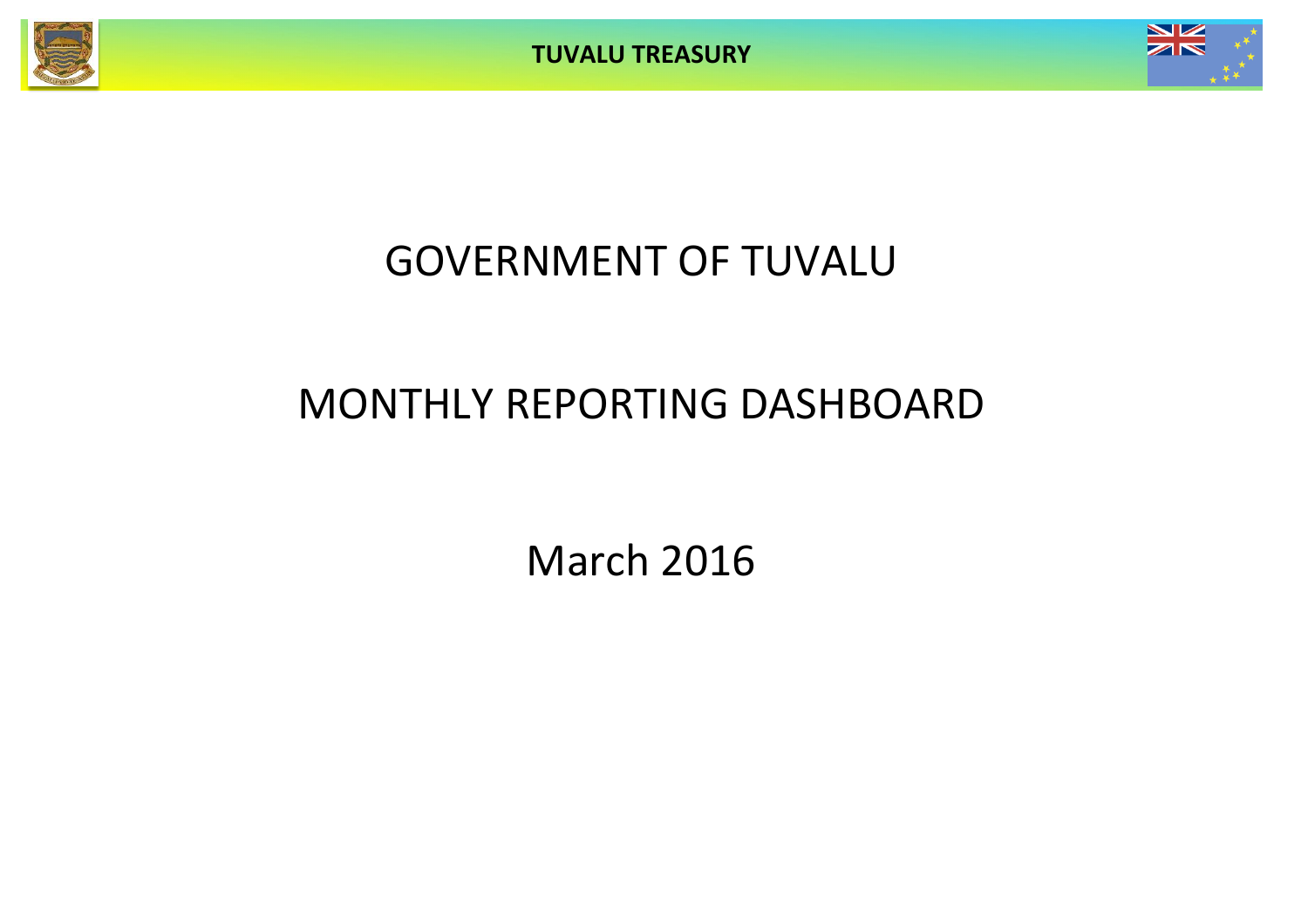

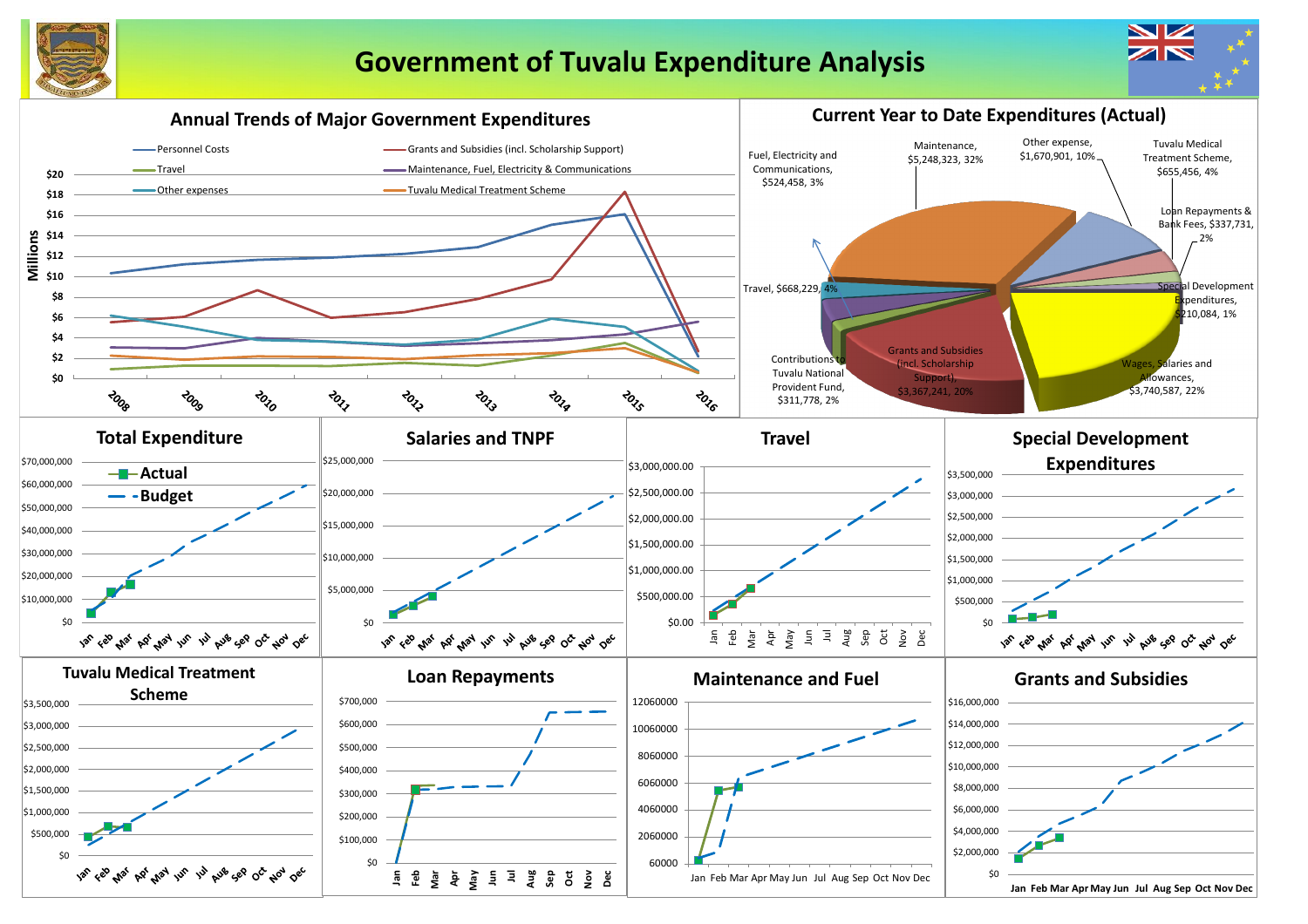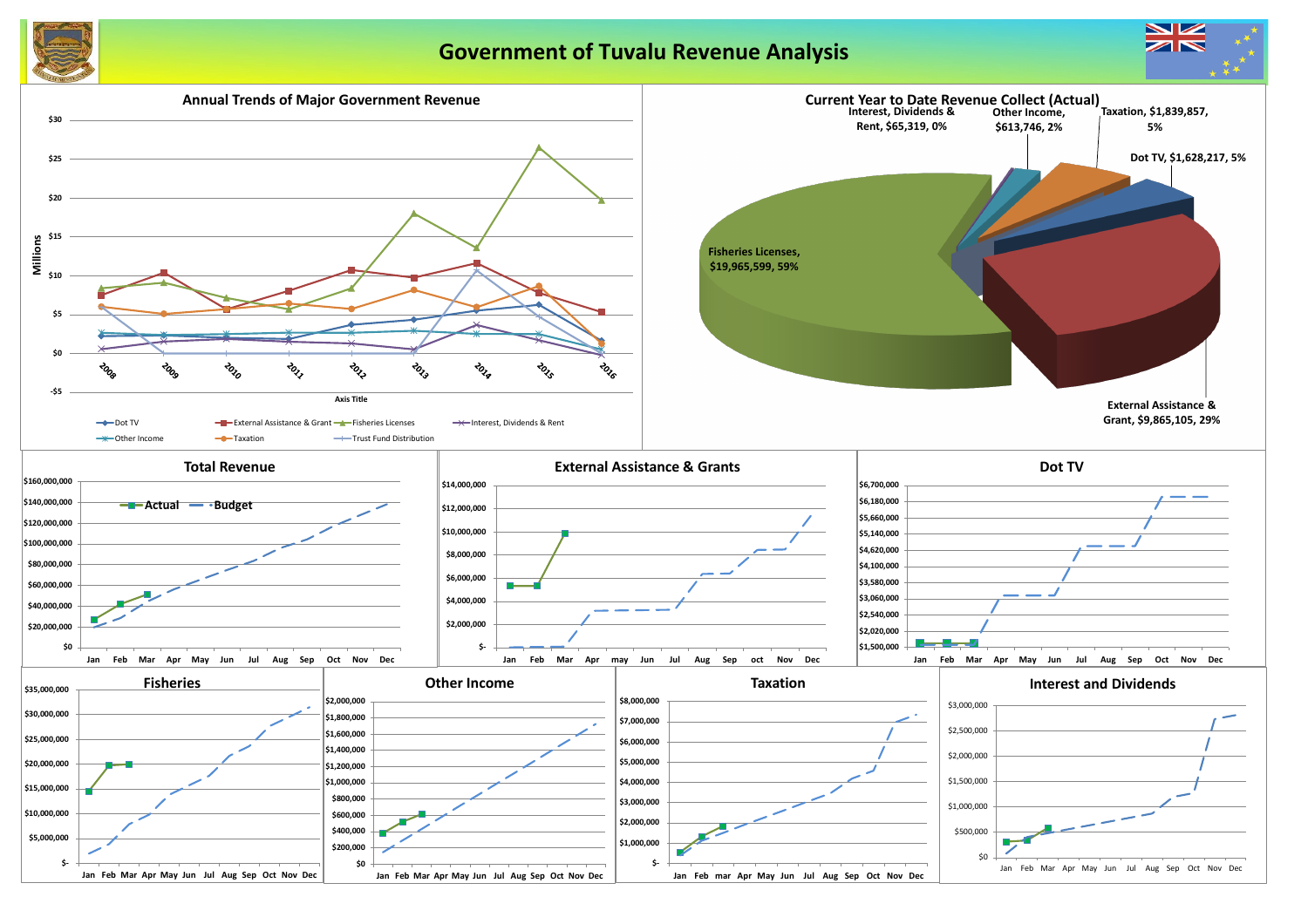### **MONTHLY STATEMENT OF RECEIPTS AND PAYENTS BY NATURE OF EXPENSE FOR THE PERIOD ENDED 31-Mar-16**

**Year to Date** Year to Date Year to Date January February March April May June July August September October November December **Actual + Forecast 2016 Budget Variance Actual** Budget &<br>Supplementary Supplementary Variance Actual Actual Actual Forecast Forecast Forecast Forecast Forecast Forecast Forecast Forecast Forecast **Full Year Full Year RECEIPTS** *Taxation* Income Tax 468,765 398,991 69,775 178,599 150,178 139,988 132,997 132,997 132,997 132,997 132,997 132,997 132,997 132,997 132,997 1,665,737 1,595,963 69,775 Company Tax 320,755 340,000 (19,245) 0 317,561 3,194 20,000 0 0 0 0 340,000 0 2,000,000 0 2,680,755 2,700,000 (19,245) Tuvalu Consumption Taxes 359,662 280,862 78,799 124,500 124,029 111,132 93,621 93,621 93,621 93,621 93,621 93,621 93,621 93,621 93,621 1,202,249 1,123,450 78,799 Import Duty & Excise 464,119 391,564 72,555 125,289 149,012 189,818 130,521 130,521 130,521 130,521 130,521 130,521 130,521 130,521 130,521 1,638,812 1,566,257 72,555 Import Levy 38,194 31,841 6,353 13,270 9,563 15,360 10,614 10,614 10,614 10,614 10,614 10,614 10,614 10,614 10,614 133,716 127,363 6,353 Other Taxes 50,125 (43,294) 3,194 3,137 500 16,708 16,708 16,708 16,708 16,708 16,708 16,708 16,708 157,206 157,206 200,500 (43,294) 1,658,326 1,493,383 164,942| 444,853 753,480 459,992 404,461 384,461 384,461 384,461 724,461 384,461 2,384,461 384,461 384,461 7,478,475 7,313,533 164,942 *Interest, Dividends and Rent* Interest and Dividends (39,659) 405,000 (444,659) (261,151) 18,119 203,373 51,667 51,667 51,667 51,667 51,667 301,667 51,667 1,435,529 51,667 2,059,203 2,503,862 (444,659) Lease, rent and hire 102,925 97,653 5,273 52,160 8,489 42,277 32,551 32,551 32,551 32,551 32,551 32,551 32,551 32,551 32,551 395,883 390,611 5,273 63,266 502,653 (439,387)| (208,992) 26,608 245,650 84,218 84,218 84,218 84,218 84,218 84,218 1,468,080 84,218| 2,455,086 2,894,473 (439,387) *Other Government Charges* Fisheries Licenses 20,147,055 7,879,367 12,267,688 14,674,907 5,162,816 309,333 1,926,455 4,026,455 1,926,455 1,926,455 4,026,455 1,926,455 4,026,455 1,926,455 1,926,455 43,785,153 31,517,465 12,267,688 Vessel Registrations 203,170 313 202,857 203,170 0 104 104 104 104 104 104 104 204,107 1,250 202,857 Marine Services (Nivaga II & Manu Folau) | 151,153 100,000 51,153 61,906 56,452 32,796 33,333 33,333 33,333 33,333 Stevedoring and Wharfage 2012 10:208 16,708 16,708 20,556 24,067 27,585 21,500 21,500 21,500 21,500 21,500 21,500 21,500 21,500 21,500 21,500 21,500 21,500 21,500 21,500 21,500 21,500 21,500 274,708 258,000 16,708 .TV 1,628,217 1,584,507 43,710 1,628,217 0 0 1,584,507 0 0 1,584,507 0 0 1,584,507 0 0 6,381,739 6,338,028 43,710 Provision of Goods and Services 120,787 176,233 (55,446) 62,051 39,083 19,653 58,744 58,744 58,744 58,744 58,744 58,744 58,744 58,744 58,744 58,744 58,744 649,485 704,930 (55,446) Other Charges 55,039 103,410 (48,371) 24,444 17,259 13,336 34,470 34,470 34,470 34,470 34,470 34,470 34,470 34,470 34,470 365,270 413,641 (48,371) 22,386,630 9,908,329 12,478,300| 16,684,251 5,299,676 402,703 3,659,114 4,174,607 2,074,607 3,659,114 4,174,607 2,074,607 5,759,114 2,074,607 2,074,607 2,074,607 52,111,615 39,633,315 12,478,300 *External Assistance and Grants* ROC 9,816,138 63,380 9,752,758 5,276,398 0 4,539,740 3,072,770 21,127 21,127 21,127 3,072,770 21,127 21,127 21,127 3,072,771 19,161,209 9,408,451 9,752,758 AusAID (CIF) 0 0 0 0 0 0 0 0 0 0 0 0 1,500,000 0 0 1,500,000 1,500,000 0 New Zealand (CIF) 0 0 0 0 0 0 0 0 0 0 0 0 500,000 0 0 500,000 500,000 0 PDF 39,000 (39,000) 0 0 0 13,000 13,000 13,000 13,000 13,000 13,000 13,000 13,000 117,000 117,000 156,000 (39,000) Other Donors 48,967 0 48,967 48,967 0 0 0 0 0 0 0 0 0 0 0 48,967 0 48,967 9,865,105 102,380 9,762,725| 5,325,365 0 4,539,740 3,085,770 34,127 34,127 3,085,770 34,127 2,034,127 34,127 3,085,771| 21,327,176 11,564,451 9,762,725 TTF Distribution to CIF 0 4,780,000 (4,780,000) 0 0 0 0 0 0 0 0 0 0 0 0 0 4,780,000 (4,780,000) Total Receipts **16,000 16,000 16,000 17,186,581** 22,245,477 6,079,764 5,648,085 7,233,563 4,677,413 2,577,413 4,161,920 **PAYMENTS** *Operations* Wages, Salaries, and Employee Benefits 1,5741,557 4,593,819 852,262 1,149,244 1,315,842 1,276,471 1,531,273 1,531,273 1,531,273 1,531,273 1,531,273 Contributions to Tuvalu National Provident Fund 311,778 397,186 85,407 90,840 115,470 105,469 132,395 132,395 132,395 132,395 132,395 Travel 699,747 28,595| 147,481 205,654 318,017 233,249 233,249 233,249 233,249 233,249 233,249 233,249 233,249 233,249 233,249 2,770,395 2,798,990 28,595 Telephone and Internet 43,732 45,702 1,970 15,360 12,045 16,327 15,234 15,234 15,234 15,234 15,234 15,234 15,234 15,234 15,234 15,234 15,234 15,234 15,234 15,234 15,234 15,234 15,2 Maintenance 5,259,364 6,453,395 1,194,031 76,732 5,075,351 107,282 317,798 317,798 317,798 317,798 317,798 317,798 317,798 317,798 317,798 8,119,550 9,313,580 1,194,031 Advertising and Provisions 314,275 296,768 (17,507) 42,248 102,773 169,254 98,923 98,923 98,923 98,923 98,923 98,923 98,923 98,923 98,923 98,923 98,923 1,204,578 1,187,071 (17,507) Fuel and Oil 386,708 292,425 (94,283) 199,086 72,838 114,784 97,475 97,475 97,475 97,475 97,475 97,475 97,475 97,475 97,475 1,263,984 1,169,701 (94,283) Supplies and Equipment 654,361 833,538 179,177 239,133 152,284 262,944 244,513 244,513 244,513 244,513 244,513 244,513 244,513 244,513 244,513 2,854,976 3,034,153 179,177 Electricity | 130,504 241,624 111,120| 4,924 45,825 79,755 80,541 80,541 80,541 80,541 80,541 80,541 80,541 80,541 80,541 80,541 80,541 855,375 966,495 111,120 Senior Citizen Scheme / Pension 100,404 104,420 (5,985) 37,860 47,867 24,677 34,807 34,807 34,807 34,807 34,807 TMTS (Tuvalu Medical Treatment Scheme) 775,609 751,000 (24,609) 432,047 256,450 87,112 250,333 250,333 250,333 250,333 250,333 250,333 250,333 250,333 250,333 3,028,609 3,004,000 (24,609) Land & Property Rent 754,630 819,968 65,339 30,590 14,917 709,123 34,727 34,727 34,727 34,727 34,727 34,727 34,727 34,727 34,727 34,727 34,727 34,727 1,132,516 65,339 13,154,075 15,529,592 2,375,517| 2,465,545 7,417,316 3,271,214 3,071,269 3,071,269 3,071,269 3,071,269 3,071,269 3,071,269 3,071,269 3,071,269 3,071,269 40,795,494 43,171,011 2,375,517 *Grants and Subsidies* Grants and Subsidies 1,362,841 1,362,841 2,119,271 756,431 446,570 291,856 624,415 125,379 220,199 431,556 125,379 220,199 436,556 125,379 220,199 431,556 3,699,240 4,455,671 756,431 Outer Island Projects (SDE) 763,529 720,000 (43,529) 644,560 86,557 82,412 240,000 240,000 240,000 240,000 240,000 240,000 240,000 240,000 2,923,529 2,880,000 (43,529) Other SDEs 785,878 785,878 0 0 0 261,959 261,959 261,959 261,959 261,959 261,959 261,959 261,959 261,959 2,986,663 3,772,540 785,878 Scholarships and Support 1,344,739 2,013,166 668,428 273,271 630,482 447,722 447,722 447,722 447,722 447,722 447,722 447,722 447,722 447,722 447,722 447,722 5,374,237 6,042 Contribution to Japan Grant Counterpart Fund | 0 0 0 0 0 0 0 0 0 0 0 0 0 0 0 278,847 0 Overseas Contributions 390,226 0 (390,226) 95,064 277,029 18,133 0 0 993,592 0 0 0 0 0 0 1,383,818 993,592 (390,226) 3,861,334 5,638,315 1,776,981| 1,459,465 1,235,925 1,165,945 1,075,060 1,169,880 3,282,706 1,075,060 1,169,880 1,386,237 1,075,060 1,169,880 1,381,237| 16,646,334 18,423,315 1,776,981 *Loans and Interest* Interest and Bank Charges 1980 100,838 98,420 89,581 2,045 4,119 2,675 18,007 18,007 18,007 18,007 18,007 18,007 18,007 18,007 18,007 18,007 18,007 18,007 18,007 18,007 18,007 18,007 18,007 18,007 18,007 18,007 18,007 18,0 Loan Repayment 328,893 315,640 (13,252) 0 328,893 0 9,000 0 0 0 136,988 178,653 0 0 0 653,533 640,281 (13,252) 337,731 414,060 76,329| 2,045 333,012 2,675 27,007 18,007 18,007 154,994 196,659 18,007 18,007 18,007 824,430 900,759 76,329 *Capital Expenditures* Purchase/construction of assets 210,084 1,220,915 1,010,831 90,229 37,686 82,169 438,972 390,972 438,972 390,972 210,084 1,220,915 1,010,831 90,229 37,686 82,169 438,972 390,972 438,972 390,972 **Transfer to TTF** 0 4,780,000 4,780,000 0 0 0 0 0 0 0 0 0 0 0 0 0 4,780,000 4,780,000 **Total Payments 17,563,224 27,582,883 10,019,659 4,017,283 9,023,939 4,522,002 4,612,307 4,650,127 6,810,953 4,555,307 4,787,115 5,093,137 4,603,307 4,650,127 4,861,484 62,187,088 72,206,747 10,019,659** NET SURPLUS / (DEFICIT) 16,410,103 (10,796,137) 27,206,240 18,228,194 (2,944,174) 1,126,083 2,621,256 27,286 (4,233,540) (393,387) **FORECAST CASH POSITION \$M 35.8 37.6 34.6 35.8 38.4 38.4 34.2 33.8 36.7 34.8 38.4 39.8 40.5** Consolidated Investment Fund 32,572,584

General Current Account 3,179,812

| August                   | September          | October             | November            | December           | <b>Actual + Forecast</b> | 2016 Budget             | Variance                    |
|--------------------------|--------------------|---------------------|---------------------|--------------------|--------------------------|-------------------------|-----------------------------|
| -orecast                 | Forecast           | Forecast            | Forecast            | Forecast           | <b>Full Year</b>         | <b>Full Year</b>        | Forecast &                  |
|                          |                    |                     |                     |                    |                          |                         | <b>Budget</b>               |
|                          |                    |                     |                     |                    |                          |                         |                             |
| 132,997                  | 132,997            | 132,997             | 132,997             | 132,997            | 1,665,737                | 1,595,963               | 69,775                      |
| 0                        | 340,000            | 0                   | 2,000,000           | 0                  | 2,680,755                | 2,700,000               | (19, 245)                   |
| 93,621                   | 93,621             | 93,621              | 93,621              | 93,621             | 1,202,249                | 1,123,450               | 78,799                      |
| 130,521<br>10,614        | 130,521<br>10,614  | 130,521<br>10,614   | 130,521<br>10,614   | 130,521            | 1,638,812                | 1,566,257               | 72,555                      |
| 16,708                   | 16,708             | 16,708              | 16,708              | 10,614<br>16,708   | 133,716<br>157,206       | 127,363<br>200,500      | 6,353<br>(43, 294)          |
| 384,461                  | 724,461            | 384,461             | 2,384,461           | 384,461            | 7,478,475                | 7,313,533               | 164,942                     |
|                          |                    |                     |                     |                    |                          |                         |                             |
| 51,667<br>32,551         | 301,667<br>32,551  | 51,667<br>32,551    | 1,435,529<br>32,551 | 51,667<br>32,551   | 2,059,203<br>395,883     | 2,503,862<br>390,611    | (444, 659)<br>5,273         |
| 84,218                   | 334,218            | 84,218              | 1,468,080           | 84,218             | 2,455,086                | 2,894,473               | (439, 387)                  |
| 4,026,455                |                    |                     |                     | 1,926,455          |                          |                         |                             |
| 104                      | 1,926,455<br>104   | 4,026,455<br>104    | 1,926,455<br>104    | 104                | 43,785,153<br>204,107    | 31,517,465<br>1,250     | 12,267,688<br>202,857       |
| 33,333                   | 33,333             | 33,333              | 33,333              | 33,333             | 451,153                  | 400,000                 | 51,153                      |
| 21,500                   | 21,500             | 21,500              | 21,500              | 21,500             | 274,708                  | 258,000                 | 16,708                      |
| $\mathbf 0$              | $\boldsymbol{0}$   | 1,584,507           | $\boldsymbol{0}$    | 01                 | 6,381,739                | 6,338,028               | 43,710                      |
| 58,744<br>34,470         | 58,744<br>34,470   | 58,744<br>34,470    | 58,744<br>34,470    | 58,744<br>34,470   | 649,485<br>365,270       | 704,930<br>413,641      | (55, 446)<br>(48, 371)      |
| 4,174,607                | 2,074,607          | 5,759,114           | 2,074,607           | 2,074,607          | 52,111,615               | 39,633,315              | 12,478,300                  |
|                          |                    |                     |                     |                    |                          |                         |                             |
| 3,072,770<br>0           | 21,127<br>0        | 21,127<br>1,500,000 | 21,127<br>0         | 3,072,771<br>01    | 19,161,209<br>1,500,000  | 9,408,451<br>1,500,000  | 9,752,758<br>$\overline{0}$ |
| 0                        | 0                  | 500,000             | $\boldsymbol{0}$    | 01                 | 500,000                  | 500,000                 | 0                           |
| 13,000                   | 13,000             | 13,000              | 13,000              | 13,000             | 117,000                  | 156,000                 | (39,000)                    |
| 0                        | 0                  | 0                   | 0                   | 0                  | 48,967                   | 0                       | 48,967                      |
| 3,085,770<br>$\mathbf 0$ | 34,127<br>0        | 2,034,127<br>0      | 34,127<br>0         | 3,085,771<br>01    | 21,327,176<br>0          | 11,564,451<br>4,780,000 | 9,762,725<br>(4,780,000)    |
| 7,729,056                | 3,167,413          | 8,261,920           | 5,961,275           | 5,629,057          | 83,372,353               | 66,185,772              | 17,186,581                  |
|                          |                    |                     |                     |                    |                          |                         |                             |
|                          |                    |                     |                     |                    |                          |                         |                             |
| 1,531,273                | 1,531,273          | 1,531,273           | 1,531,273           | 1,531,273          | 17,523,015               | 18,375,277              | 852,262                     |
| 132,395                  | 132,395            | 132,395             | 132,395             | 132,395            | 1,503,335                | 1,588,743               | 85,407                      |
| 233,249                  | 233,249            | 233,249             | 233,249             | 233,249            | 2,770,395                | 2,798,990               | 28,595                      |
| 15,234                   | 15,234             | 15,234              | 15,234              | 15,234             | 180,837                  | 182,807                 | 1,970                       |
| 317,798                  | 317,798            | 317,798             | 317,798             | 317,798            | 8,119,550                | 9,313,580               | 1,194,031                   |
| 98,923                   | 98,923             | 98,923              | 98,923              | 98,923             | 1,204,578                | 1,187,071               | (17, 507)                   |
| 97,475                   | 97,475             | 97,475              | 97,475              | 97,475             | 1,263,984                | 1,169,701               | (94, 283)                   |
| 244,513                  | 244,513            | 244,513             | 244,513             | 244,513            | 2,854,976                | 3,034,153               | 179,177                     |
| 80,541                   | 80,541             | 80,541              | 80,541              | 80,541             | 855,375                  | 966,495                 | 111,120                     |
| 34,807                   | 34,807             | 34,807              | 34,807              | 34,807             | 423,663                  | 417,678                 | (5,985)                     |
| 250,333                  | 250,333            | 250,333             | 250,333             | 250,333            | 3,028,609                | 3,004,000               | (24, 609)                   |
| 34,727                   | 34,727             | 34,727<br>3,071,269 | 34,727              | 34,727             | 1,067,177                | 1,132,516               | 65,339                      |
| 3,071,269                | 3,071,269          |                     | 3,071,269           | 3,071,269          | 40,795,494               | 43,171,011              | 2,375,517                   |
| 220,199                  | 436,556            | 125,379             | 220,199             | 431,556            | 3,699,240                | 4,455,671               | 756,431                     |
| 240,000                  | 240,000            | 240,000             | 240,000             | 240,000            | 2,923,529                | 2,880,000               | (43, 529)                   |
| 261,959                  | 261,959            | 261,959             | 261,959             | 261,959            | 2,986,663                | 3,772,540               | 785,878                     |
| 447,722                  | 447,722            | 447,722             | 447,722             | 447,722            | 5,374,237                | 6,042,665               | 668,428                     |
| 0                        | 0                  | 0                   | 0                   | 0                  | 278,847                  | 278,847                 | O                           |
| 0                        | 0                  | 0                   | 0                   | 0                  | 1,383,818                | 993,592                 | (390, 226)                  |
| 1,169,880                | 1,386,237          | 1,075,060           | 1,169,880           | 1,381,237          | 16,646,334               | 18,423,315              | 1,776,981                   |
| 18,007                   | 18,007             | 18,007              | 18,007              | 18,007             | 170,897                  | 260,478                 | 89,581                      |
| 136,988                  | 178,653            | 0                   | 0                   | 0                  | 653,533                  | 640,281                 | (13, 252)                   |
| 154,994                  | 196,659            | 18,007              | 18,007              | 18,007             | 824,430                  | 900,759                 | 76,329                      |
|                          |                    |                     |                     |                    |                          |                         |                             |
| 390,972<br>390,972       | 438,972<br>438,972 | 438,972<br>438,972  | 390,972<br>390,972  | 390,972<br>390,972 | 3,920,831<br>3,920,831   | 4,931,662<br>4,931,662  | 1,010,831<br>1,010,831      |
| 0                        | $\mathbf 0$        | 0                   | 0                   | 0                  | 0                        | 4,780,000               | 4,780,000                   |
| 4,787,115                | 5,093,137          | 4,603,307           | 4,650,127           | 4,861,484          | 62,187,088               | 72,206,747              | 10,019,659                  |
| 2,941,941                | (1,925,724)        | 3,658,613           | 1,311,148           | 767,572            | 21,185,265               | (6,020,975)             | 27,206,240                  |
| 36.7                     | 34.8               | 38.4                | 39.8                | 40.5               |                          |                         |                             |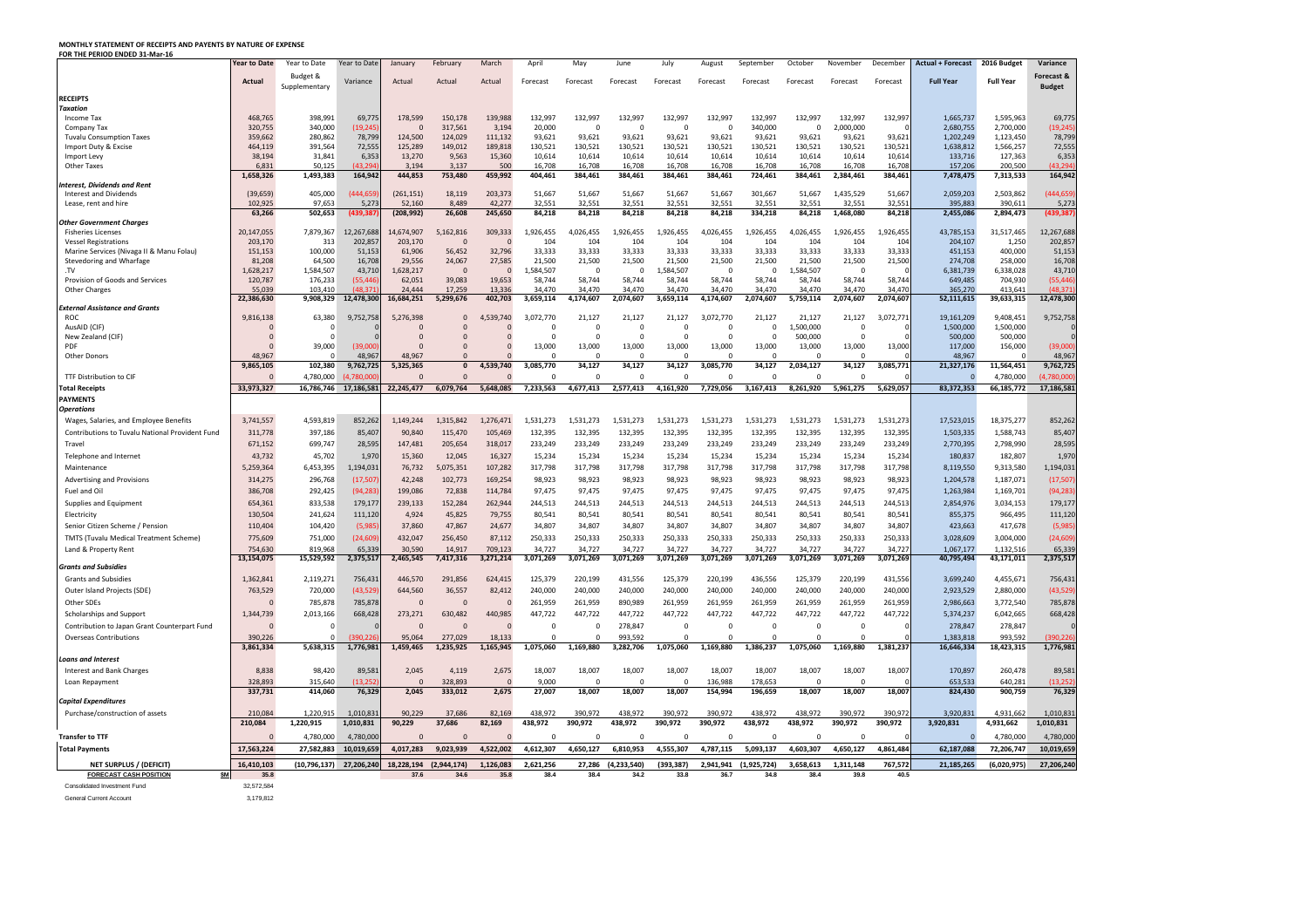| Purchase/construction of assets | 210,084    | 1,220,915      | 1,010,831  | 4,931,662   |
|---------------------------------|------------|----------------|------------|-------------|
|                                 | 210,084    | 1,220,915      | 1,010,831  | 4,931,662   |
| <b>Transfer to TTF</b>          |            | 4,780,000      | 4,780,000  | 4,780,000   |
|                                 |            | 4,780,000      | 4,780,000  | 4,780,000   |
|                                 |            |                |            |             |
| <b>Total Payments</b>           | 17,563,224 | 27,582,883     | 10,019,659 | 72,206,747  |
|                                 |            |                |            |             |
| <b>NET SURPLUS / (DEFECIT)</b>  | 16,410,103 | (10, 796, 137) | 27,206,240 | (6,020,975) |

|                                                 | <b>Year to Date</b> |            | <b>Year to Date</b> |            | <b>Year to Date</b> |             | 2016          |            |
|-------------------------------------------------|---------------------|------------|---------------------|------------|---------------------|-------------|---------------|------------|
|                                                 | <b>Actual</b>       |            | <b>Budget</b>       |            | Variance            |             | <b>Budget</b> |            |
| <b>RECEIPTS</b>                                 |                     |            |                     |            |                     |             |               |            |
| <b>Taxation</b>                                 |                     |            |                     |            |                     |             |               |            |
| <b>Income Tax</b>                               | 468,765             |            | 398,991             |            | 69,775              |             | 1,595,963     |            |
| Company Tax                                     | 320,755             |            | 340,000             |            | (19, 245)           |             | 2,700,000     |            |
| <b>Tuvalu Consumption Tax</b>                   | 359,662             |            | 280,862             |            | 78,799              |             | 1,123,450     |            |
| Import Duty & Excise                            | 464,119             |            | 391,564             |            | 72,555              |             | 1,566,257     |            |
| Import Levy                                     | 38,194              |            | 31,841              |            | 6,353               |             | 127,363       |            |
| <b>Other Taxes</b>                              | 6,831               |            | 50,125              |            | (43, 294)           |             | 200,500       |            |
|                                                 |                     | 1,658,326  |                     | 1,493,383  |                     | 164,942     |               | 7,313,533  |
| <b>Interest, Dividends and Rent</b>             |                     |            |                     |            |                     |             |               |            |
| <b>Interest and Dividends</b>                   | (39, 659)           |            | 405,000             |            | (444, 659)          |             | 2,503,862     |            |
| Lease, rent and hire                            | 102,925             |            | 97,653              |            | 5,273               |             | 390,611       |            |
|                                                 |                     | 63,266     |                     | 502,653    |                     | (439, 387)  |               | 2,894,473  |
| <b>Other Government Charges</b>                 |                     |            |                     |            |                     |             |               |            |
| <b>Fisheries Licenses</b>                       | 20,147,055          |            | 7,879,367           |            | 12,267,688          |             | 31,517,465    |            |
| <b>Vessel Registrations</b>                     | 203,170             |            | 313                 |            | 202,857             |             | 1,250         |            |
| Marine Services (Nivaga II & Manu Folau)        | 151,153             |            | 100,000             |            | 51,153              |             | 400,000       |            |
| Stevedoring and Wharfage                        | 81,208              |            | 64,500              |            | 16,708              |             | 258,000       |            |
| .TV                                             | 1,628,217           |            | 1,584,507           |            | 43,710              |             | 6,338,028     |            |
| Provision of Goods and Services                 | 120,787             |            | 176,233             |            | (55, 446)           |             | 704,930       |            |
| <b>Other Charges</b>                            | 55,039              |            | 103,410             |            | (48, 371)           |             | 413,641       |            |
|                                                 |                     | 22,386,630 |                     | 9,908,329  |                     | 12,478,300  |               | 39,633,315 |
| <b>External Assistance and Grants</b>           |                     |            |                     |            |                     |             |               |            |
| <b>ROC</b>                                      | 9,816,138           |            | 63,380              |            | 9,752,758           |             | 9,408,451     |            |
| AusAID (CIF)                                    |                     |            | 0                   |            | 0                   |             | 1,500,000     |            |
| New Zealand (CIF)                               |                     |            | 0                   |            | 0                   |             | 500,000       |            |
| <b>PDF</b>                                      | 0                   |            | 39,000              |            | (39,000)            |             | 156,000       |            |
| <b>Other Donors</b>                             | 48,967              |            | 0                   |            | 48,967              |             | 0             |            |
|                                                 |                     | 9,865,105  |                     | 102,380    |                     | 9,762,725   |               | 11,564,451 |
| <b>TTF Distribution to CIF</b>                  | 0                   |            | 4,780,000           |            | (4,780,000)         |             | 4,780,000     |            |
|                                                 |                     |            |                     |            |                     |             |               |            |
|                                                 |                     | 0          |                     | 4,780,000  |                     | (4,780,000) |               | 4,780,000  |
| <b>Total Receipts</b>                           |                     | 33,973,327 |                     | 16,786,746 |                     | 17,186,581  |               | 66,185,772 |
|                                                 |                     |            |                     |            |                     |             |               |            |
| <b>PAYMENTS</b>                                 |                     |            |                     |            |                     |             |               |            |
| <b>Operations</b>                               |                     |            |                     |            |                     |             |               |            |
| Wages, Salaries, and Employee Benefits          | 3,741,557           |            | 4,593,819           |            | 852,262             |             | 18,375,277    |            |
| Contributions to Tuvalu National Provident Fund | 311,778             |            | 397,186             |            | 85,407              |             | 1,588,743     |            |
| Travel                                          | 671,152             |            | 699,747             |            | 28,595              |             | 2,798,990     |            |
| Telephone and Internet                          | 43,732              |            | 45,702              |            | 1,970               |             | 182,807       |            |
| Maintenance                                     | 5,259,364           |            | 6,453,395           |            | 1,194,031           |             | 9,313,580     |            |
| <b>Advertising and Provisions</b>               | 314,275             |            | 296,768             |            | (17, 507)           |             | 1,187,071     |            |
| Fuel and Oil                                    | 386,708             |            | 292,425             |            | (94, 283)           |             | 1,169,701     |            |
| Supplies and Equipment                          | 654,361             |            | 833,538             |            | 179,177             |             | 3,034,153     |            |
| Electricity                                     | 130,504             |            | 241,624             |            | 111,120             |             | 966,495       |            |
| Senior Citizen Scheme / Pension                 | 110,404             |            | 104,420             |            | (5,985)             |             | 417,678       |            |
| <b>TMTS (Tuvalu Medical Treatment Scheme)</b>   | 775,609             |            | 751,000             |            | (24, 609)           |             | 3,004,000     |            |
| Land & Property Rent                            | 754,630             |            | 819,968             |            | 65,339              |             | 1,132,516     |            |
|                                                 |                     | 13,154,075 |                     | 15,529,592 |                     | 2,375,517   |               | 43,171,011 |
| <b>Grants and Subsidies</b>                     |                     |            |                     |            |                     |             |               |            |
| <b>Grants and Subsidies</b>                     | 1,362,841           |            | 2,119,271           |            | 756,431             |             | 4,455,671     |            |
| Outer Island Projects (SDE)                     | 763,529<br>0        |            | 720,000             |            | (43, 529)           |             | 2,880,000     |            |
| Other SDEs                                      |                     |            | 785,878             |            | 785,878             |             | 3,772,540     |            |
| Scholarships and Support                        | 1,344,739<br>0      |            | 2,013,166<br>0      |            | 668,428<br>0        |             | 6,042,665     |            |
| Contribution to Japan Grant Counterpart Fund    |                     |            |                     |            |                     |             | 278,847       |            |
| <b>Overseas Contributions</b>                   | 390,226             |            | 0                   |            | (390, 226)          |             | 993,592       |            |
|                                                 |                     | 3,861,334  |                     | 5,638,315  |                     | 1,776,981   |               | 18,423,315 |
| <b>Loans and Interest</b>                       |                     |            |                     |            |                     |             |               |            |
| Interest and Bank Charges                       | 8,838               |            | 98,420              |            | 89,581              |             | 260,478       |            |
| Loan Repayment                                  | 328,893             |            | 315,640             |            | (13, 252)           |             | 640,281       |            |
| <b>Capital Expenditures</b>                     |                     | 337,731    |                     | 414,060    |                     | 76,329      |               | 900,759    |

## **MONTHLY STATEMENT OF RECEIPTS AND PAYENTS BY NATURE OF EXPENSE**

**FOR THE PERIOD ENDED 31-Mar-16**